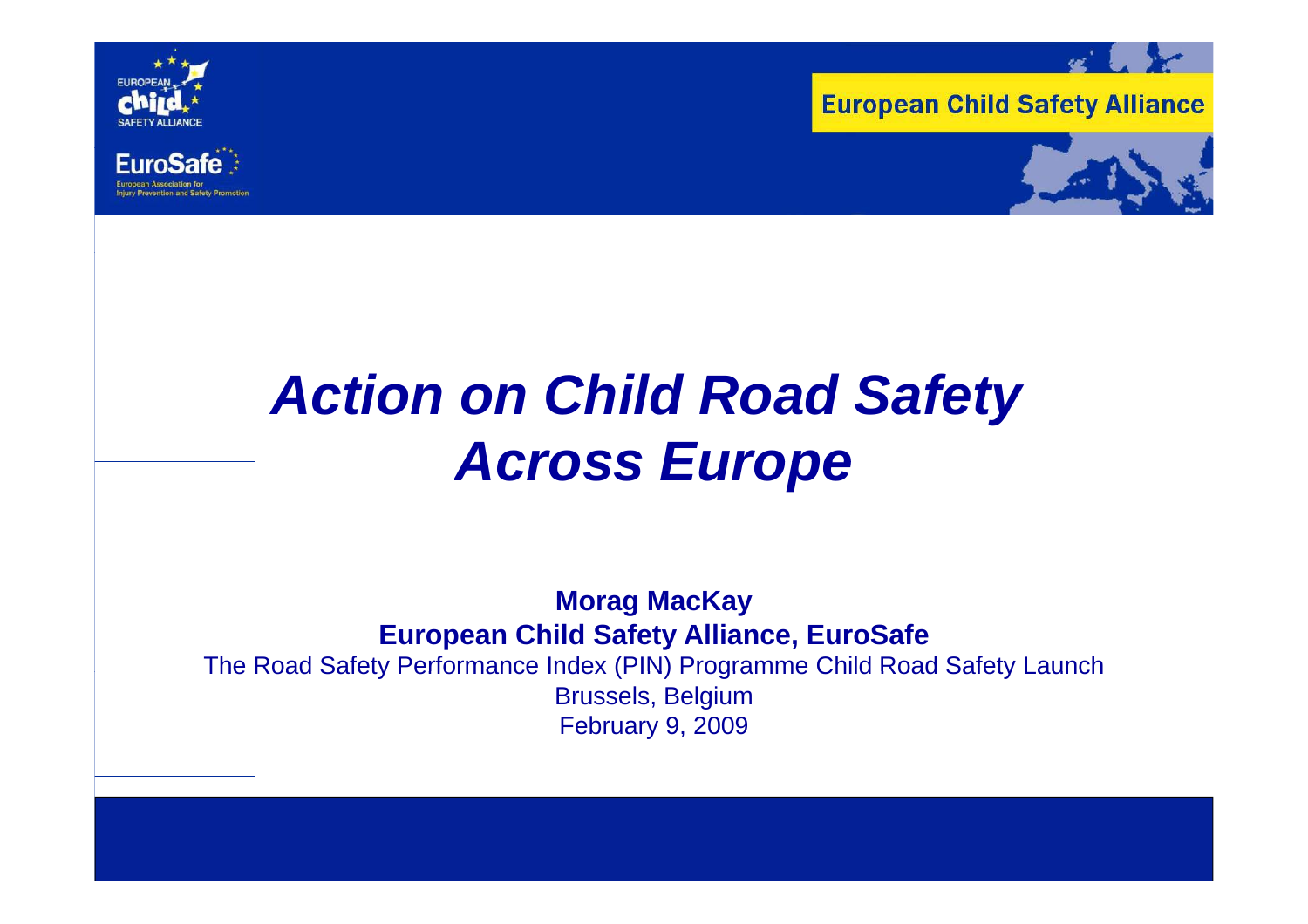

### **The world is a complex place and for children, roadrelated injuries occur within this complex environment**

- -Children do not choose where they live
- - Children have little control over the environmentsand products they are exposed to
- -- Children have access to limited information

### **It is therefore imperative for society to ensure the safety of children as <sup>a</sup> fundamental human right**





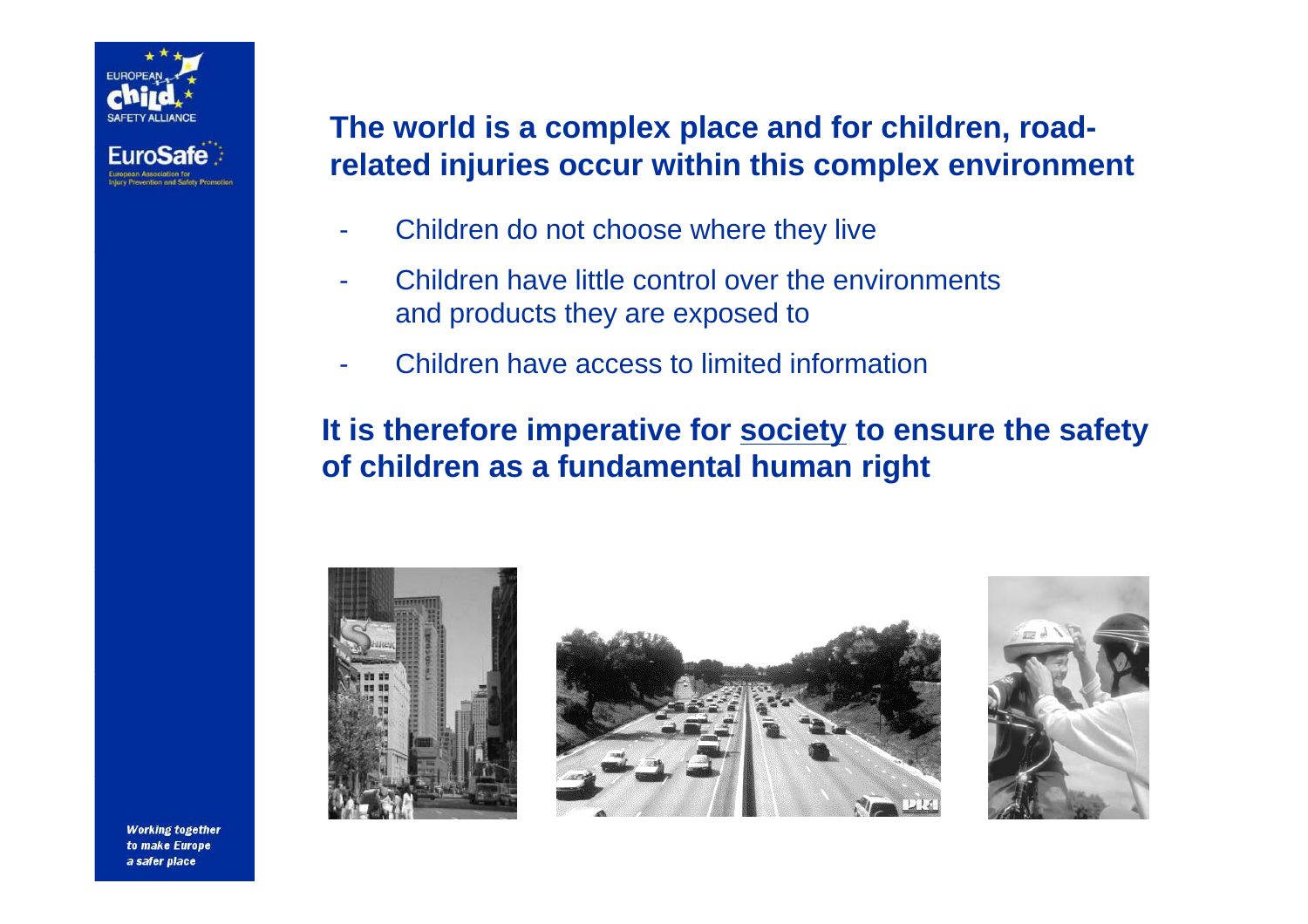

## **Child Safety Action Plan (CSAP)**

• CSAP I involved facilitatin g 18 countries in the development of evidence-based government endorsed national action plans to enhance child safety through the use of standardised tools and processes and a mentoring process.

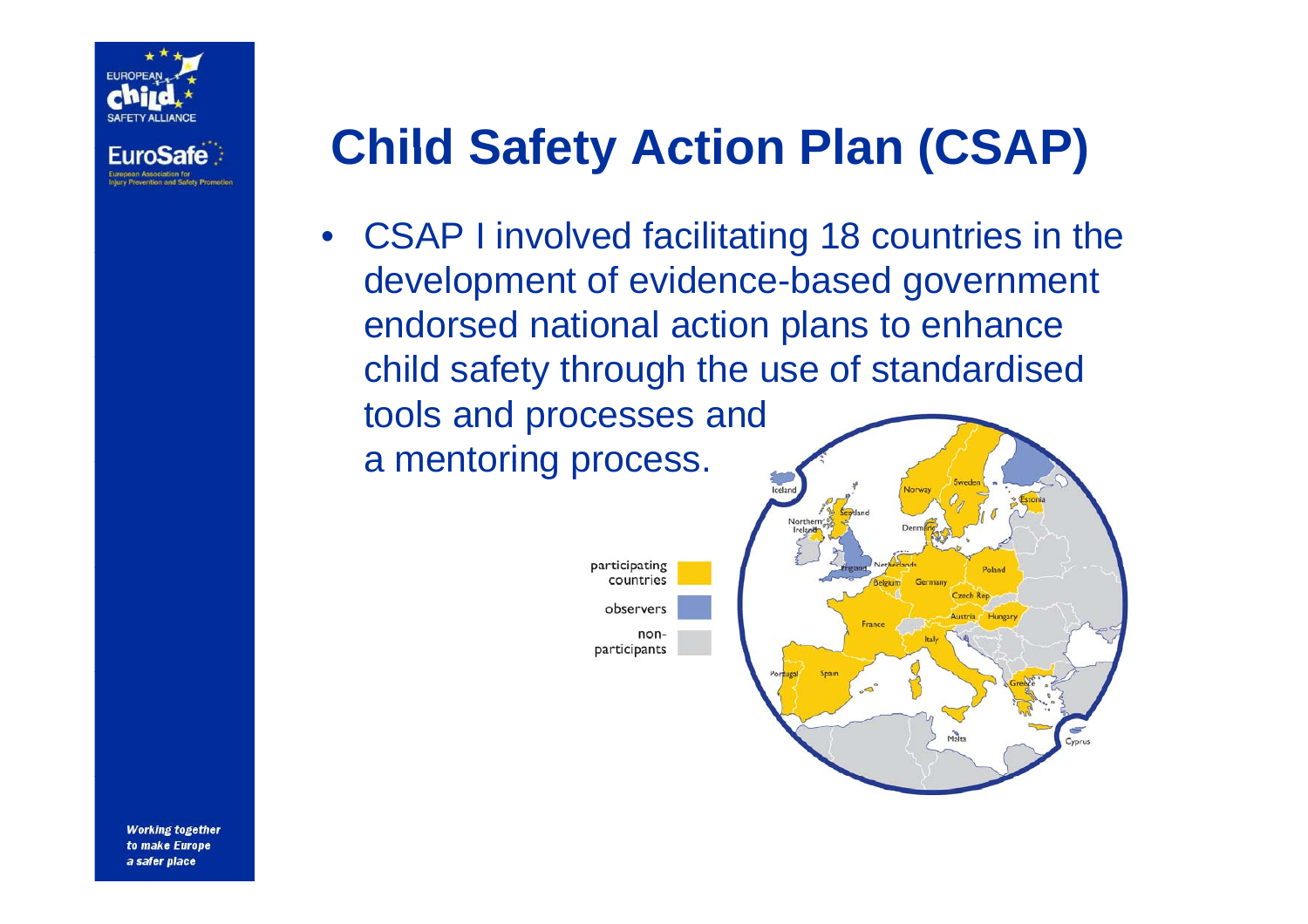

a safer place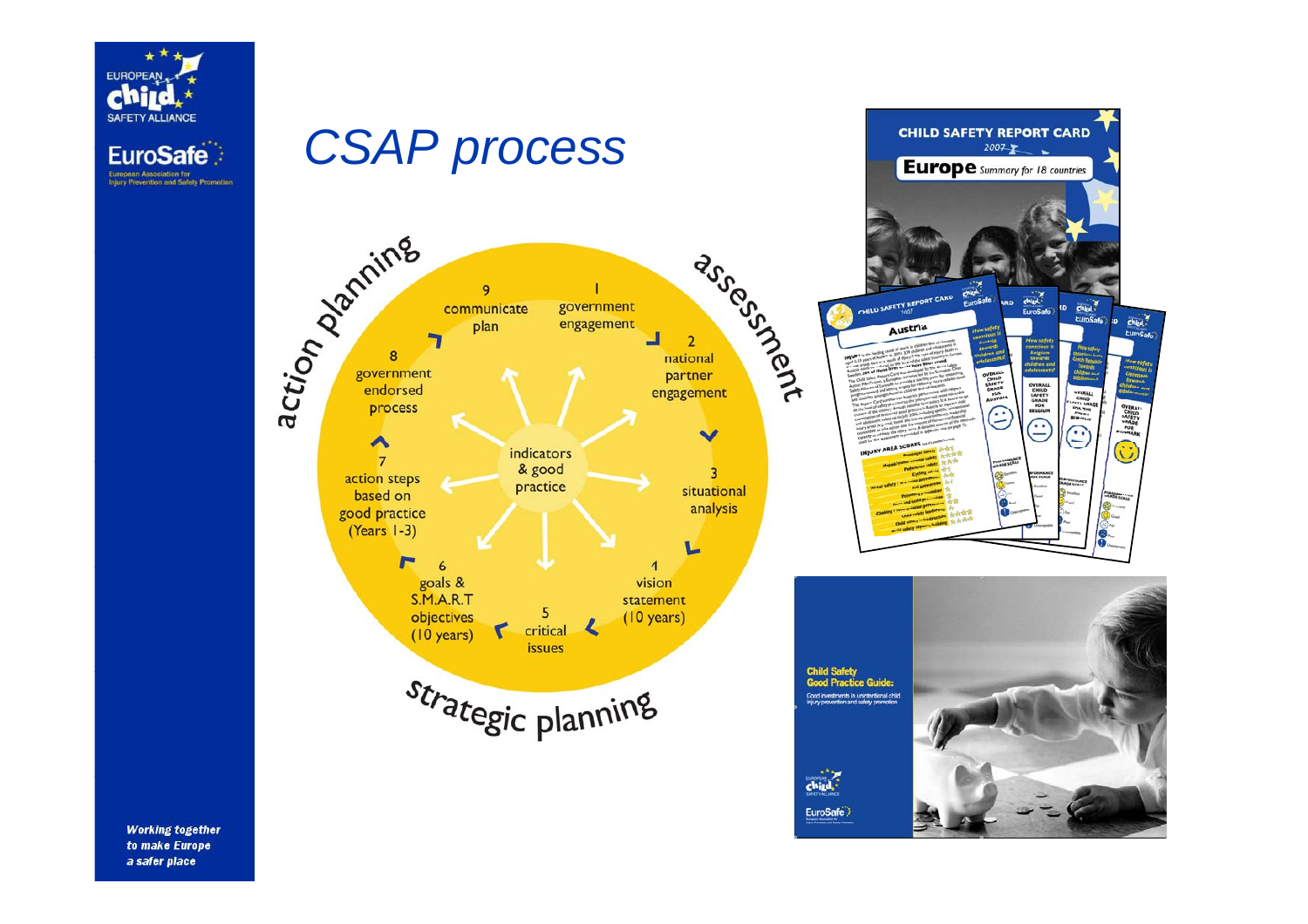

European Association for<br>Injury Prevention and Safety Pr

### **Passenger related policy scores for CSAP I countries (# countries to July 2006)**

| <b>Policy indicator</b>                                                                |    |               |    |
|----------------------------------------------------------------------------------------|----|---------------|----|
| Requiring use of appropriate child passenger<br>restraint                              | 15 | 3             |    |
| Requiring children to stay rear facing in car seats<br>until age 4 years               |    |               | 17 |
| Requiring children in the back seat of a motor<br>vehicle until age 13 years           | 4  |               | 13 |
| Ministry/government department with mandated<br>responsibility                         | 17 | O             |    |
| National IP strategy with specific targets &<br>timelines for passenger safety         | 15 |               |    |
| National programme of child home visits that<br>includes education on passenger safety | 3  | $\mathcal{P}$ | 13 |
| National media campaign in past five years on<br>passenger safety                      | 17 |               |    |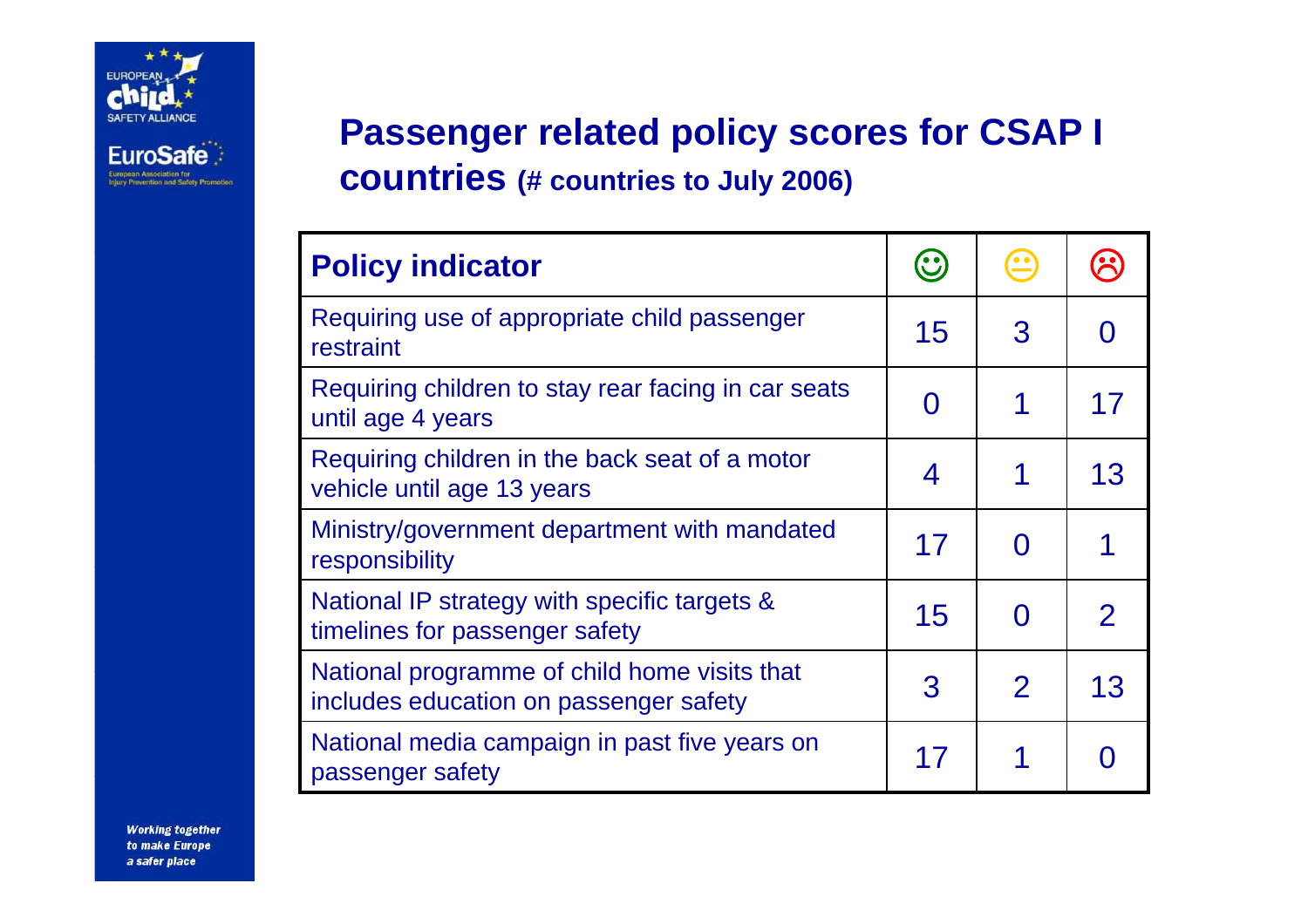

European Association for<br>Injury Prevention and Safety Pr

**Moped/motor scooter related policy scores for CSAP I countries (# countries to July 2006)**

| <b>Policy indicator</b>                                                                       |    |                |              |
|-----------------------------------------------------------------------------------------------|----|----------------|--------------|
| Limiting legal age to drive a moped/motor scooter                                             |    | O              |              |
| Requiring a minimum qualification for riding a<br>moped/motor scooter                         | 15 | 1              | $\mathcal P$ |
| Limiting age or number of child passengers on<br>mopeds/motor scooters                        | 10 | 5              |              |
| Limiting speeds for mopeds/motor scooters                                                     | 17 | 1              |              |
| Compulsory helmet use while on moped/motor<br>16<br>scooter (riders and passengers)           |    | $\overline{2}$ |              |
| Ministry/government department with mandated<br>responsibility for moped/motor scooter safety | 16 | N              | $\mathcal P$ |
| National IP strategy with specific targets &<br>9<br>timelines for moped/motor scooter safety |    | ( )            |              |
| National media campaign in past five years on<br>moped/motor scooter safety                   | 6  | 1              |              |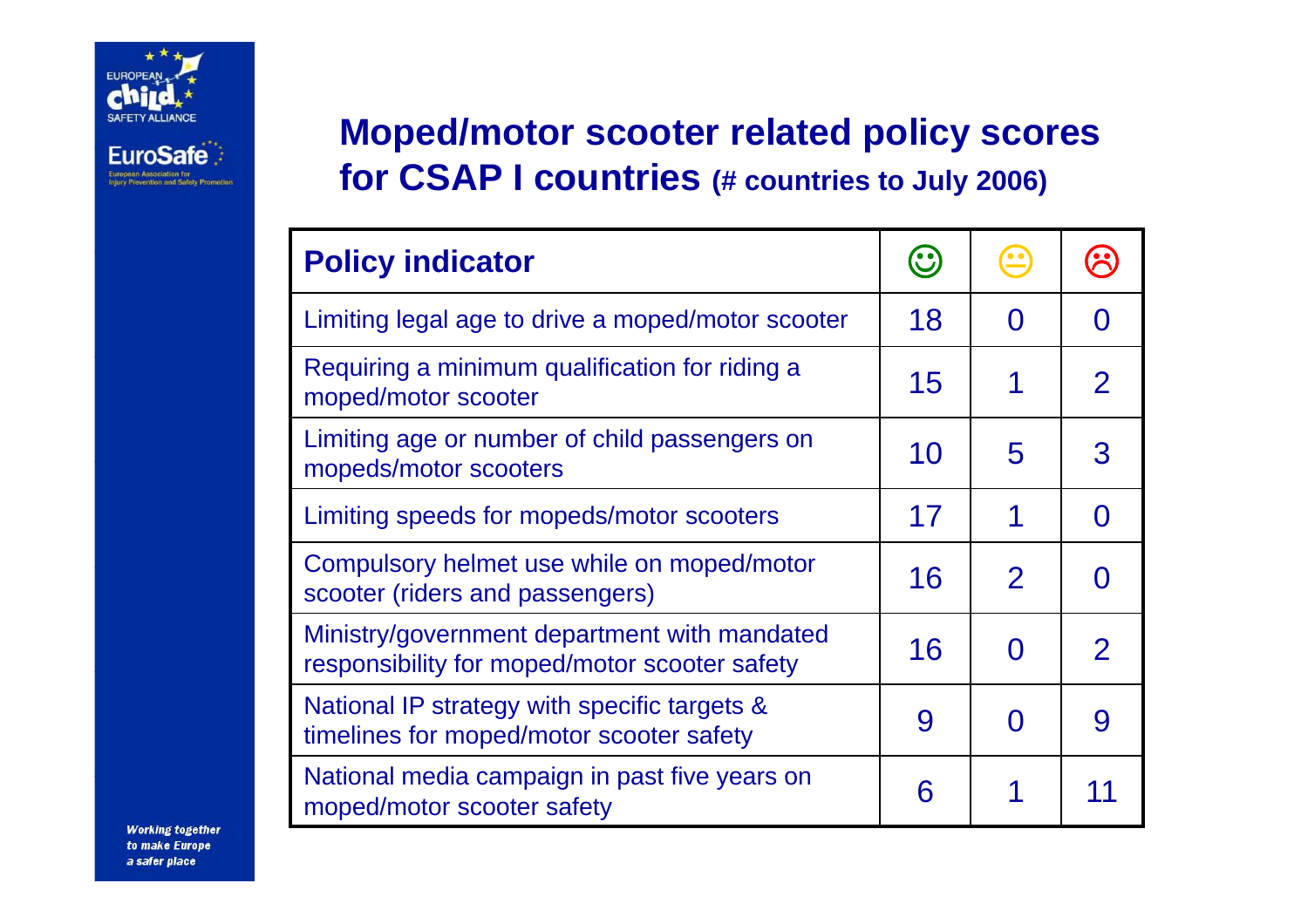

European Association for<br>Injury Prevention and Safety P

**Pedestrian related p y olic y scores for CSAP I countries (# countries to July 2006)**

| <b>Policy indicator</b>                                                                                                    |    |                |              |
|----------------------------------------------------------------------------------------------------------------------------|----|----------------|--------------|
| Requiring reduced speed in residential areas (e.g.<br>schools and playgrounds)                                             | 14 | $\overline{2}$ | $\mathbf{2}$ |
| Driver responsible in a crash involving a child<br>pedestrian (e.g., places the burden of proof on the<br>driver)          | 4  | 3              | 11           |
| Incentives to support vehicle redesign to reduce risk<br>of pedestrian injury (e.g. pedestrian friendly bumper<br>heights) | O  | O              | 18           |
| Ministry/government department with mandated<br>responsibility for pedestrian safety                                       | 17 | O              |              |
| National IP strategy with specific targets & timelines<br>for pedestrian safety                                            | 11 | $\Omega$       | 7            |
| National media campaign in past five years on<br>pedestrian safety                                                         | 12 |                | 5            |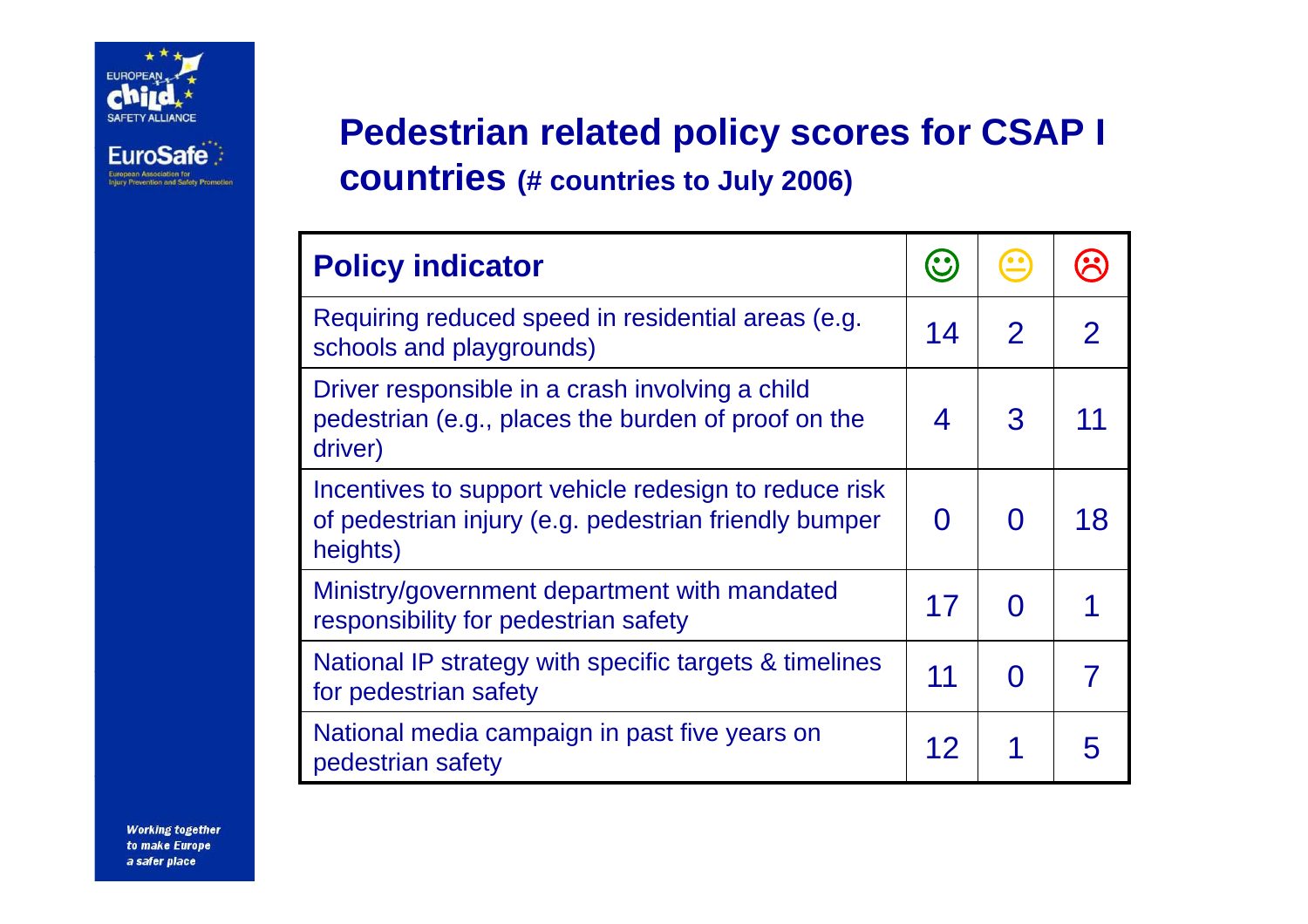

European Association for<br>Injury Prevention and Safety Promotion

**Cycling related policy scores for CSAP I countries (# countries to July 2006)**

| <b>Policy indicator</b>                                                           | $\mathbf{C}$    |                |    |
|-----------------------------------------------------------------------------------|-----------------|----------------|----|
| Compulsory helmet use while riding bike                                           |                 | $\overline{2}$ | 15 |
| Ministry/government department with mandated<br>responsibility for cycling safety | 15              |                |    |
| National IP strategy with specific targets & timelines<br>for cycling safety      | 9               |                |    |
| National media campaign in past five years on<br>cycling safety                   | 12 <sup>7</sup> | 1              |    |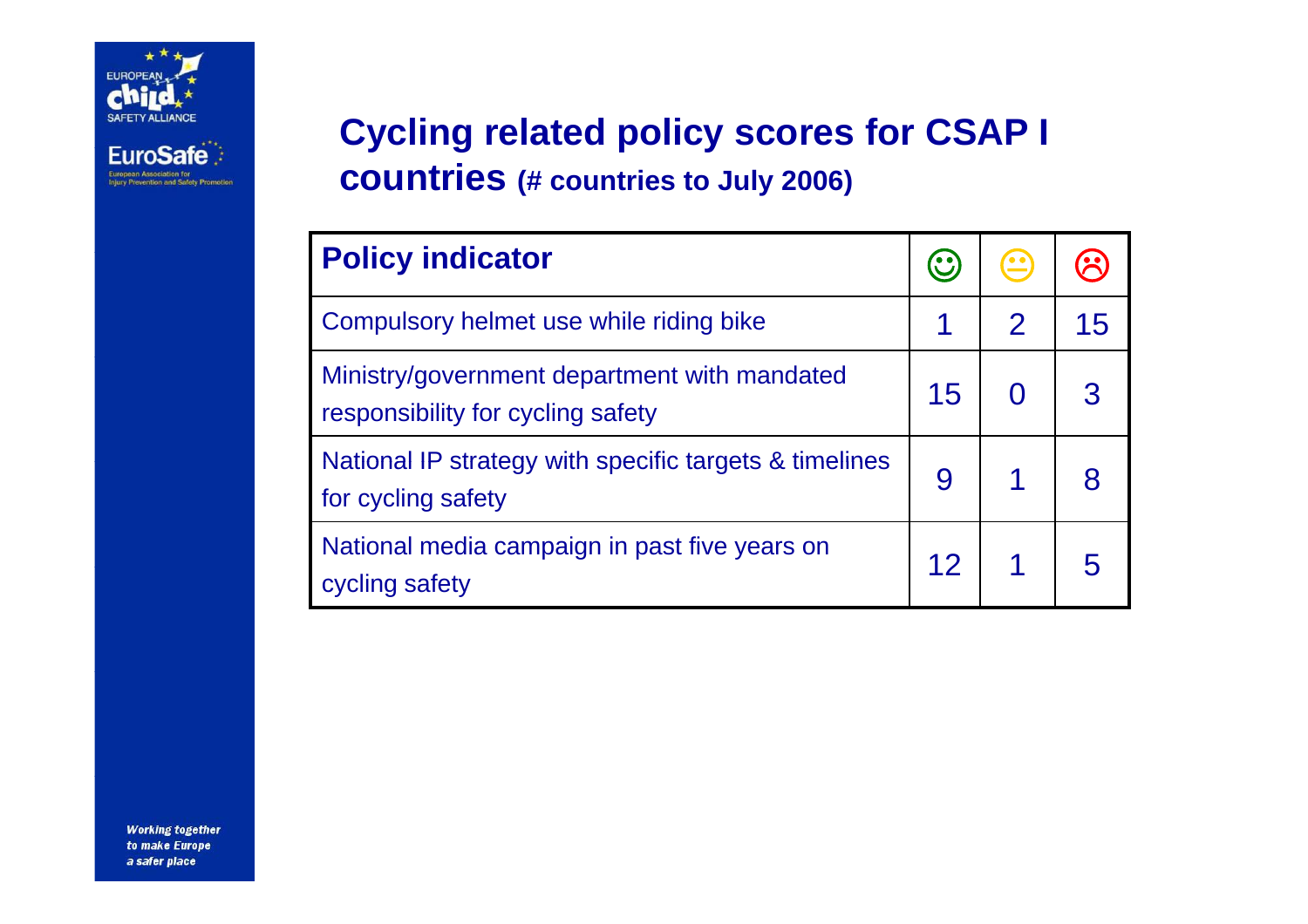

**EuroSafe** European Association for<br>Injury Prevention and Safety Pr

### **Availability & affordability of safety devices (to July 2006)**

| <b>Device</b>          | <b>Availability</b>    | <b>Average Price</b> | <b>Affordability</b>             |
|------------------------|------------------------|----------------------|----------------------------------|
|                        | (range)                | (range)              | (range)                          |
| <b>Rear facing</b>     | 86% (27-               | €138 (€59-243)       | 13.3 hrs (4.3-                   |
| car seat               | 100%)                  |                      | 28.1 hrs)                        |
| <b>Forward facing</b>  | 89% (40-               | €160 (€45-298)       | <b>16.3 hrs</b>                  |
| car seat               | $100\%$                |                      | $(4.9 - 51.4$ hrs)               |
| <b>Booster seat</b>    | 83% (40-<br>$100\%$    | €99 (€22-186)        | 9.0 hrs<br>$(2.7 - 45.6)$ hrs)   |
| <b>Booster cushion</b> | $61\%$ (33-<br>$100\%$ | $€29$ (€15-52)       | $1.7$ hrs<br>$(0.1 - 13.5)$ hrs) |
| <b>Bicycle helmet</b>  | 86% (44-<br>$100\%$    | €30 $(€15-68)$       | $2.9$ hrs<br>$(1.0-12.1$ hrs)    |